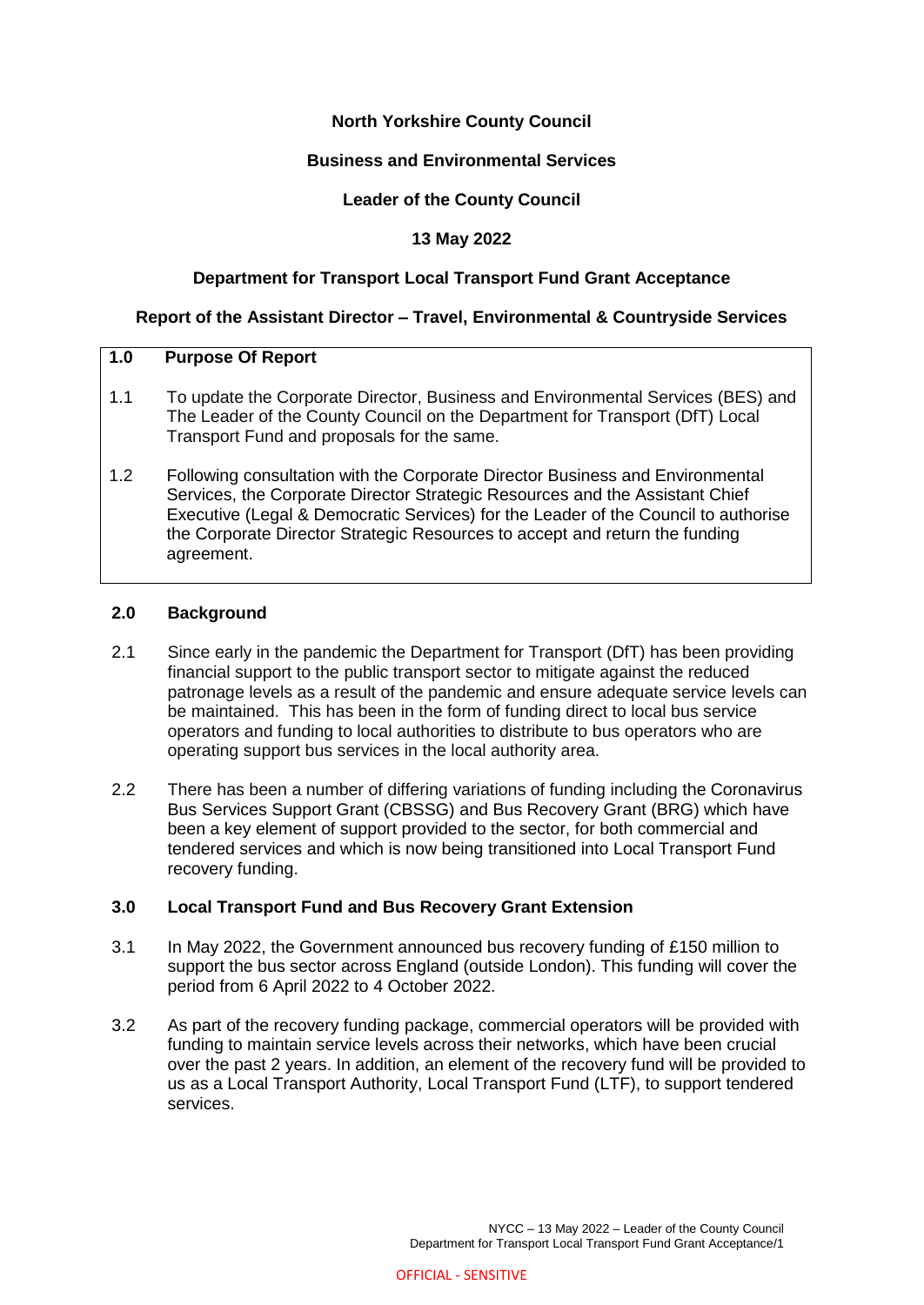- 3.3 As with the LTA CBSSG and BRG provided previously, we have been allocated this funding to continue to support tendered services that serve communities for whom buses are vital in providing access to work, education and preventing isolation. This funding will enable us to continue our important work in identifying and providing socially necessary services which would otherwise not be provided.
- 3.4 On 10 May 2022 North Yorkshire County Council received the letter attached at Appendix A which shows that we have been allocated a grant of £694,570 to manage and administer to bus operators who qualify for the funding.
- 3.5 As part of receiving LTF North Yorkshire County Council along with the bus operators must carry out a network review incorporating all bus operators commercial services as well as services funded by North Yorkshire County Council. The review will outline a plan to ensure for the sustainability of its commercial and supported network following the end of the funding.
- 3.6 We must return the LTF Agreement acceptance form attached at Appendix A, having regard to the Terms and Conditions, to accept the Councils funding allocation on 13 May 2022 with the necessary signatures attached.

### **4.0 Equalities**

- 4.1 Consideration has been given to the potential for any adverse equality impacts arising from this decision (see Appendix B). The acceptance of the LTF will enable the release of £694,570 funding to the council. This in turn will enable financial support to the public transport sector, crucial in maintaining the bus service levels needed to help key workers get to work and allow the public to access essential services.
- 4.2 Maintaining bus service levels will avoid any adverse impact to groups of people with protected characteristics.

### **5.0 Finance**

- 5.1 The Council will receive £694,570 in revenue funding to manage and allocate within the guidelines of the Grant Determination Letter and its Terms and Conditions attached at Appendix A.
- 5.2 The funding will be paid in two tranches, the first in May and the second tranche later on completion of the review mentioned in 3.5 of the report. The second tranche will require all the necessary criteria to be met prior to payment.

#### **6.0 Legal**

6.1 There are no legal implications arising from acceptance of the Grant, and receipt of the Grant does not contravene the Subsidy Control regime.

# **7.0 Climate Change**

7.1 The submission of the acceptance declaration will enable the release of £694,570 bus recovery funding to the council. This in turn will enable financial support to the public transport, crucial in maintaining the bus service levels needed to help key workers get to work and allowing the public to access essential services. Maintaining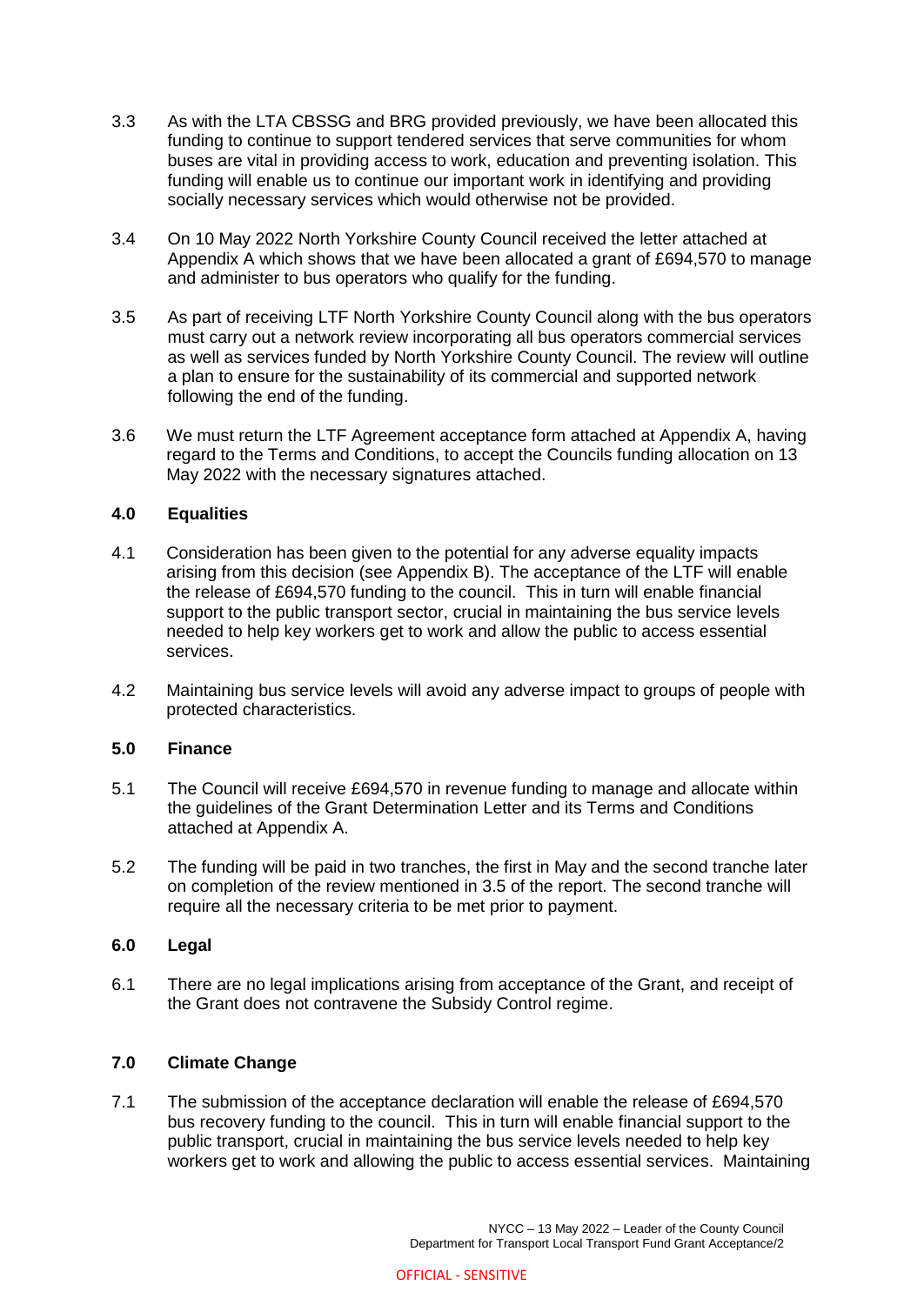bus service levels will not have any positive or adverse impacts. Impacts will remain the same as existing, see Appendix C.

# **8.0 Recommendations**

8.1 Following consultation with the Corporate Director Business and Environmental Services, the Corporate Director Strategic Resources and the Assistant Chief Executive (Legal & Democratic Services) for the Leader of the Council to authorise the Corporate Director Strategic Resources to accept the Grant and the terms of the Grant Agreement.

MICHAEL LEAH Assistant Director – Travel, Environmental & Countryside Services

Author of Report: Catherine Price

Background documents: None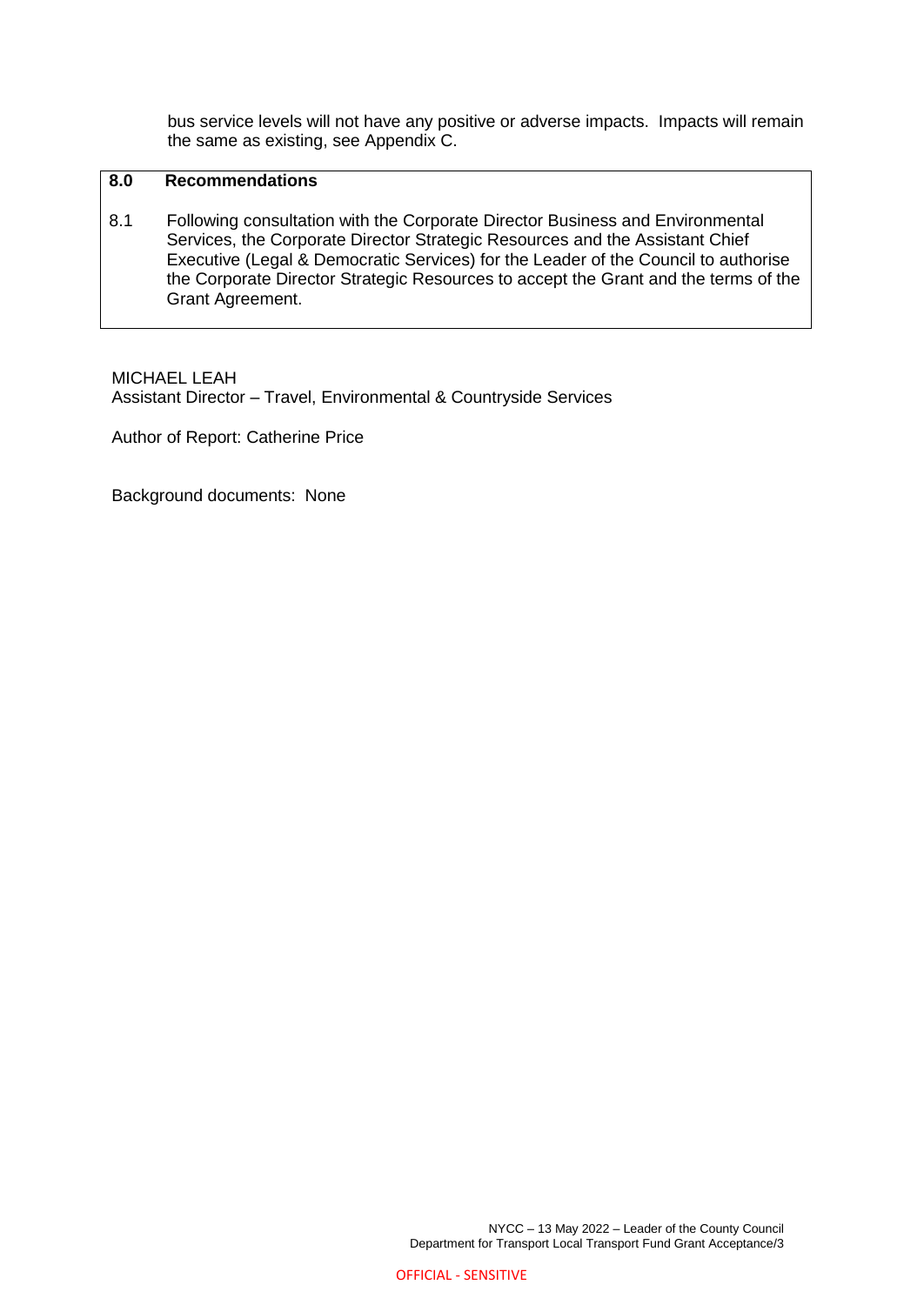# **Local Transport Fund (LTF) Grant Determination Letter - North Yorkshire County Council**



Matthew Crane Deputy Director, Local Transport Department for Transport 33 Horseferry Road London SW1P 4DR

Website: www.dft.gov.uk

10 May 2022

Dear Local Transport Authority,

**The Local Transport Fund (LTF) is provided under Section 31 of the Local Government Act, 2003. Funding is provided by the Department for Transport (DfT) on behalf of the Secretary of State in respect of socially necessary bus services and light rail services, as applicable.** 

# **Local Transport Fund**

The Local Transport Fund (LTF) is effective from 6 April 2022 until 4 October 2022 and is a successor grant scheme to the Bus Recovery Grant paid to local authorities (hereafter LTA BRG) and the Light Rail and Tram Recovery Grant (LRTRG). The LTA BRG was in place between 1 September 2021 – 5 April 2022 and the LRTRG was in place between 20 July 2021 – 5 April 2022.

For the purposes of this grant agreement letter, definitions are provided in **Annex A**.

# **Payment**

The Secretary of State, having obtained consent from the Treasury, has approved the LTF.

Two fixed amounts of the overall Grant will be paid over the course of the funding period. The total LTF allocation for **North Yorkshire County Council** is **£694,570**. Refer to **Annex B** for a breakdown of funding as well as an explanation of how the individual authority allocation has been apportioned.

### **Deliverables**

This funding is provided to Local Transport Authorities (LTAs) for the provision of bus services which require local authority support, including tendered bus services and, for applicable areas, light rail/tram services. The funding is provided solely for these two transport services. LTAs will receive a single combined Grant for both transport modes, which LTAs will have autonomy over allocating.

The Grant provides funding in addition to, but not as a replacement of, any normal funding the LTA receives for the running of tendered bus services or light rail/tram services. The Grant is provided for the following "Deliverables":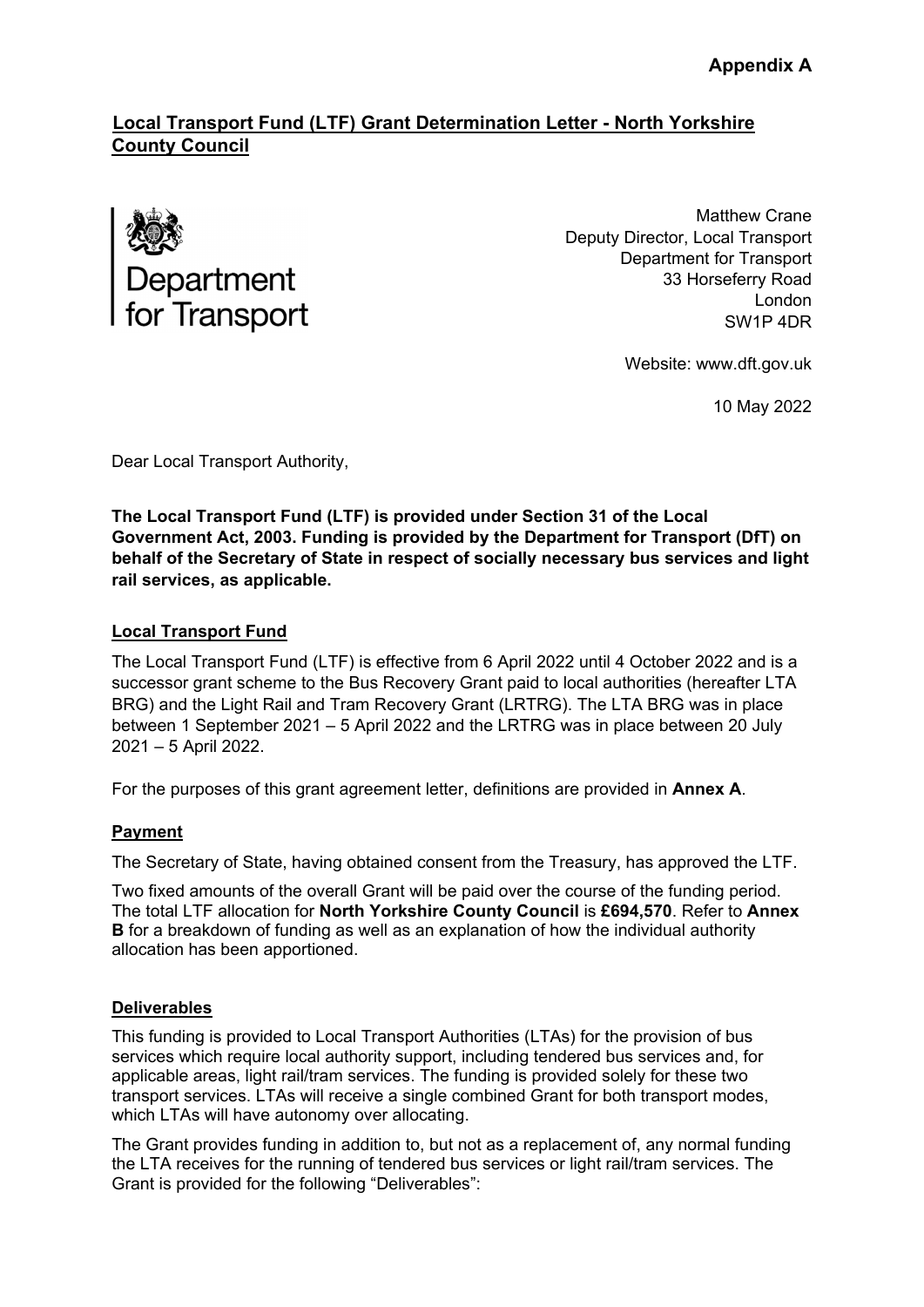- A. Continued provision of socially necessary tendered bus and light rail/tram services. See, **Annex A**, 'Network Provision' section for details
- B. Development of local area network reviews. See **Annex A**, 'Network Reviews' section for details.
- C. For light rail/tram operators, continued engagement with the fare's taskforce. See **Annex A**, 'Fares Taskforce' section for details.

Further terms and conditions of funding, including data provision requirements can be found in **Annex A.** 

This letter and its Annexes, (the "Agreement") sets out the terms and conditions of the Secretary of State's offer of a Grant. If you wish to accept this offer of Grant (on the terms and conditions set out in this Agreement), please sign, and return a copy of this Agreement to the Department at BRG@DfT.gov.uk by **13 May.**

You can contact the Department at BRG@DfT.gov.uk if you have any questions about the above.

Yours faithfully,

**Signed** 

Signed (Grant Recipient)



Matthew Crane, Deputy Director, Bus Recovery Division Department for Transport

Enclosed:

- **Annex A**  Terms and Conditions
- **Annex B** Payment Breakdown

Print Name and Local Authority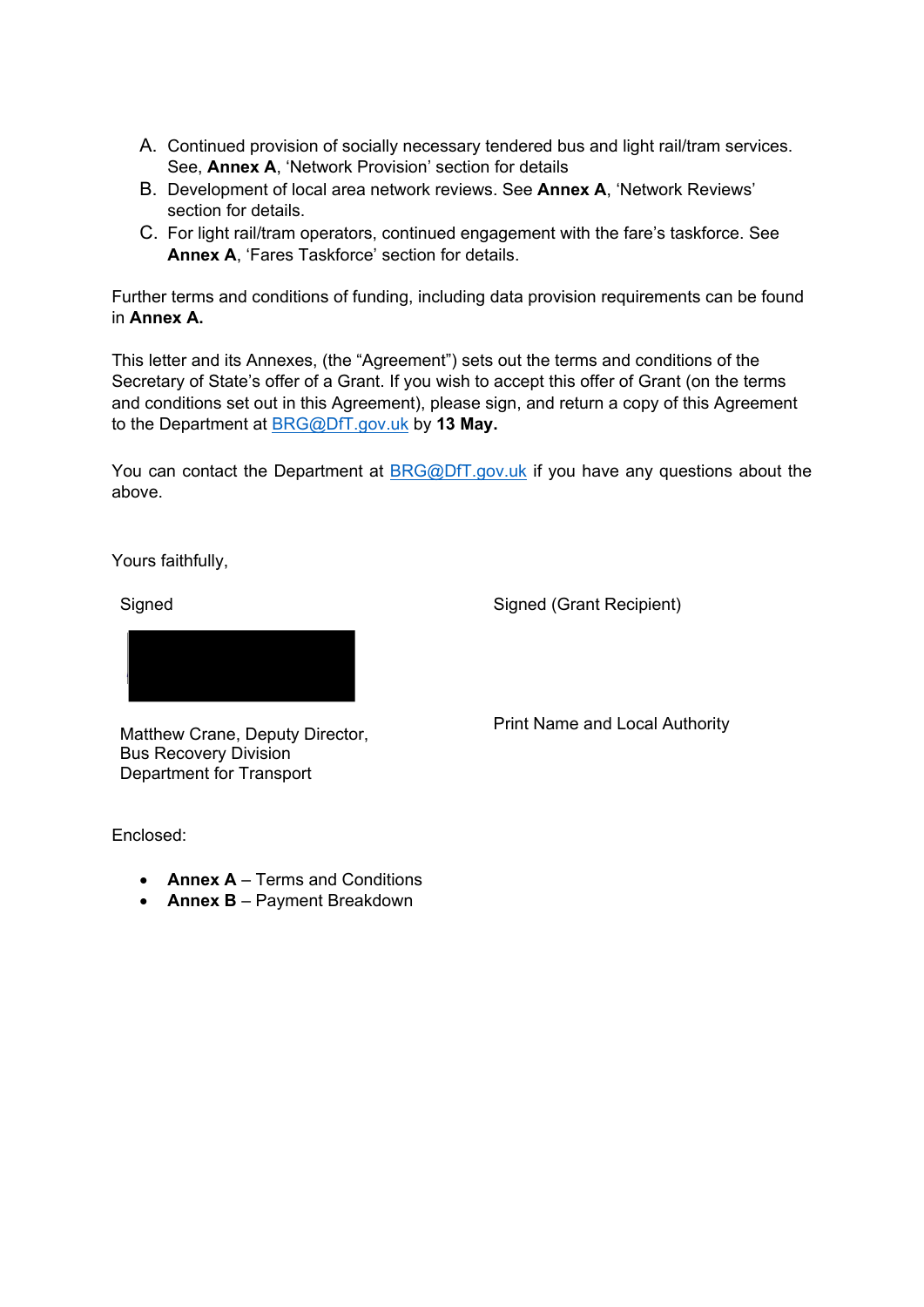# **Annex A: Terms and Conditions**

# **1. Definitions**

In this Agreement, except where the context otherwise requires:

**"Deliverables"** means the requirements set out above a further below.

**"Grant"** means the amount up to and not exceeding the amount allocated to each Local Transport Authority provided by the Secretary of State for the purposes of the Deliverables.

**"Grant Recipient"** means the LTA which, having accepted this offer of Grant, is responsible for receiving, expending and accounting for funds paid under it for the purposes of the Deliverables and for ensuring compliance with all the terms and conditions of this Agreement.

**"Local Authority"** means a local transport authority in England, outside London.

**"Service Providers"** means those responsible for the delivery of bus or light rail and tram services.

# **2. Purpose of the Grant**

The purpose of the Grant is to allow the Grant Recipient to deliver the Deliverables set out in the 'Deliverables' section of this Agreement.

The Department reserves the right to amend these terms and conditions at its discretion.

### **3. Network Provision**

Whilst in receipt of the LTF, LTAs must ensure their local transport network provision meets local needs. This process should have regard to the objectives of the National Bus Strategy and locally agreed Bus Service Improvement Plans.

Local network provision means socially necessary bus and light rail/tram (where applicable) services but does not mandate a specific or minimum level of service for either mode.

# **4. Eligible use of funding**

The LTF can be used for-

- (a) Light rail/tram services (where applicable)
- (b) For claims for tendered services procured by the LTA that are valued at £29,999 or more, irrespective of the size of the LTAs supported bus services budget
- (c) To cover losses where an LTA, or lower Tier Authority, takes the revenue risk on a tendered service
- (d) To cover losses where an operator takes the revenue risk on a tendered service
- (e) To ensure the provision of a replacement service where a commercial service has been withdrawn, subject to prior agreement with the Department.
- (f) To provide additional tendered services or to alter existing tendered services
- (g) To support community transport services
- (h) To provide bespoke support such as, but not limited to, rates relief to individual bus operators where the LTA believes that additional support is required, and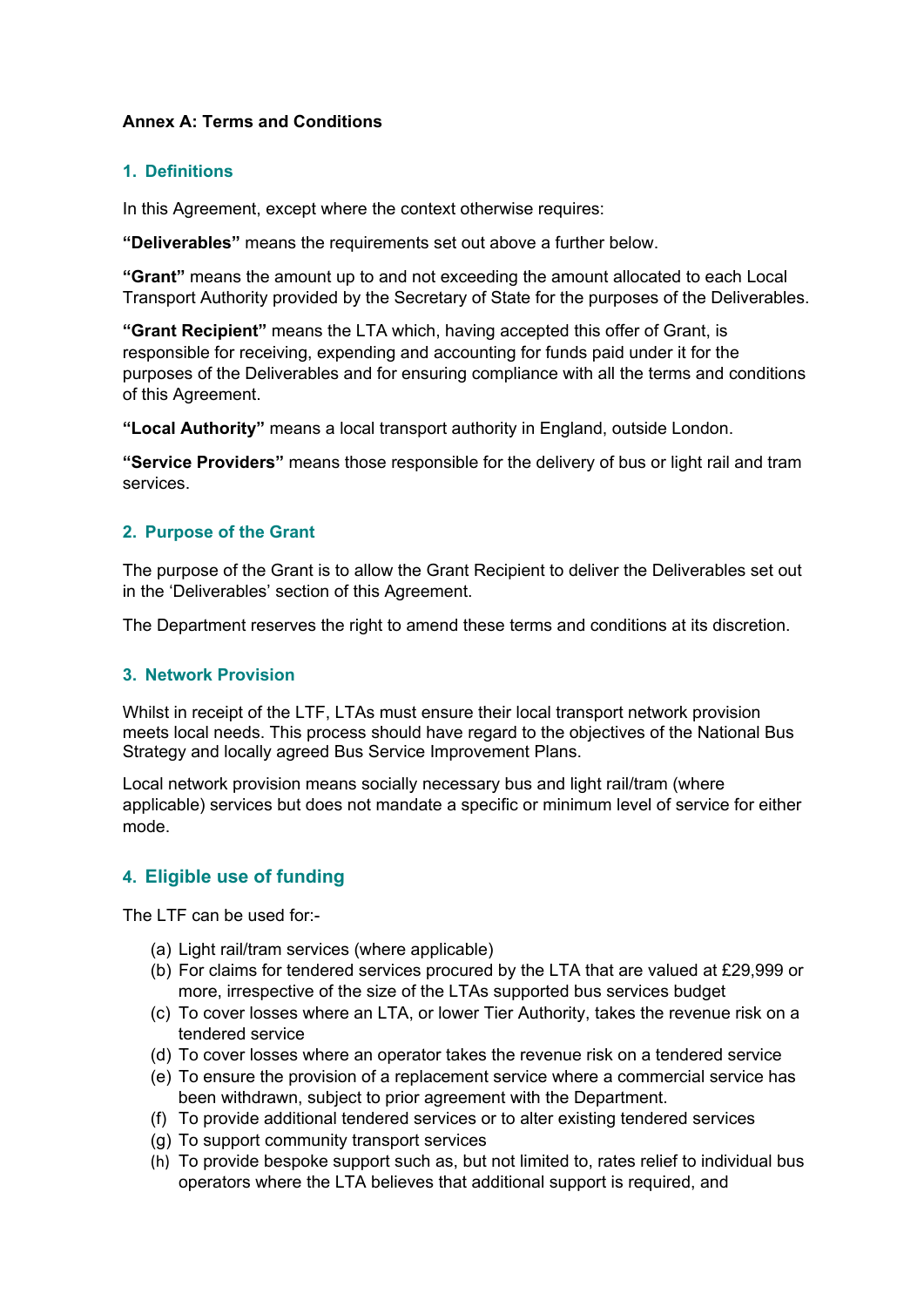withdrawal of services by a specific operator would result in increased costs to the taxpayer, subject to prior agreement with the Department.

The LTF **must not** be used for:-

- (i) activities of a political or exclusively religious nature
- (j) input VAT reclaimable by the Grant recipient from H.M. Revenue & Customs and for the avoidance of doubt any irrecoverable VAT associated with the scheme will be met with this Grant
- (k) gifts
- (l) entertaining
- (m) statutory fines, criminal fines, or penalties

Grant recipients and/or service providers are permitted to make an operating surplus whilst in receipt of LTF funding.

Grant recipients and/or service providers are permitted to make changes to their current fares and fare structures.

Light rail services will no longer be subject to the 'cost cap' included under the Light Rail and Tram Recovery Grant (LRTRG). However, in allocating funding to Light Rail services, LTAs should work with operators to ensure that funding continues to be used efficiently.

LTAs/operators must clear any outstanding debts with the Department before accessing this Grant.

LTAs/operators must maintain and operate effective monitoring and financial management systems for the Deliverables to ensure that the application of the Grant for delivering the Deliverables can be clearly identified.

### **5. Network Reviews**

As part of receiving LTF funding, LTAs must ensure they, along with bus and light rail/tram operators, carry out network reviews. LTAs will be required to produce a single review incorporating all bus and light rail/tram operators as well as LTA tendered services which will outline a plan to ensure for the sustainability of its commercial, as well as tendered network, following the end of funding. These plans should be user focused and consider what the 'new normal' service requirements look like for their area. Where an operator runs a service across LTA boundaries, LTAs will work to agree with neighbouring LTAs who should be the lead for nominated routes.

### **6. Fares Taskforce**

Light rail/tram operators and/or LTAs must continue to engage with the fares taskforce and monthly workshops as well as implement the universal method to monitor fare evasion in its various iterations, in order to be eligible for funding.

Light rail/tram operators and/or LTAs should provide monthly data into fare evasion rates recorded using the universal method and share best practice on revenue protection measures.

### **7. Data Provision**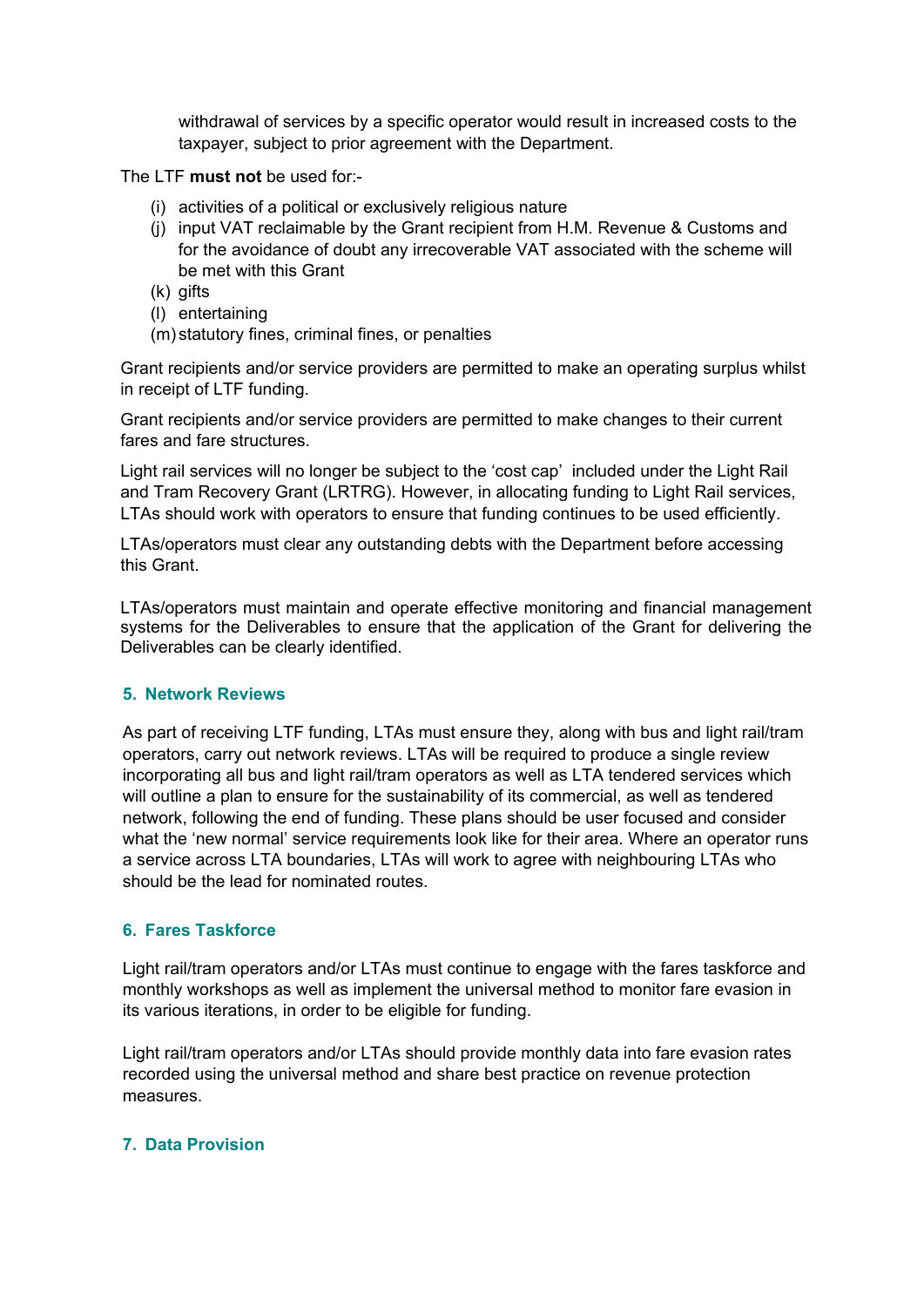LTAs will be asked to provide DfT with information on the services that the Grant has been used to support. This will include:

- Bus, light rail/tram services supported by the Grant, including the financial contribution (as appropriate).
- Frequency of service/service level or kilometres operated (as appropriate).
- Patronage levels on a monthly basis.

In addition, for local authorities responsible for light rail and tram services, DfT reserves the right to request further financial information, including but not limited to:

- Actual and forecast revenue achieved (farebox, commercial and other),
- Actual and forecasts costs (fixed, semi fixed, variable).

Forecasts supplied to the Department should be based on modelling carried out by the local authority which takes into consideration a range of local exogenous and endogenous factors impacting future demand and revenue.

DfT will request this data, and any additional information that may be required by the Department on reasonable notice, toward the end of the 6-month LTF scheme.

DfT reserves the right to carry out an open book reconciliation exercise with operators should the Department need to seek clarity on the financial impact of the LTF as well as to assure future forecasts. Operators/ LTAs will be required to cooperate with the Department and its advisors, including all reasonable data requests, as part of any reconciliation exercise.

DfT reserves the right to amend the information being requested from operators.

DfT reserves the right to use this information to inform the broader Government local Public Transport policy.

All deadlines for data provision are final. Submissions after the deadline may result in no further funding being provided and will only be accepted in exceptional circumstances and at the discretion of DfT.

# **8. Payment arrangements**

Subject to the conditions set out in this Agreement the Secretary of State's funding will be paid by Grant to the Grant Recipient.

Payments will be made in 2 equal instalments, in arrears. Payment 1 will be provided after this Grant Agreement has been signed and returned, payment 2 will be provided subject to:

(i) the requirements for network provision in this Annex,

(ii) the requirements for the fares taskforce (for light rail/tram) in this Annex,

(iii) the requirements for network reviews in this Annex, as well as associated guidance, and share a final version of the network review with the Department publishing this, so as to be accessible to local residents, and

(iv) the provision of data requested in this Annex.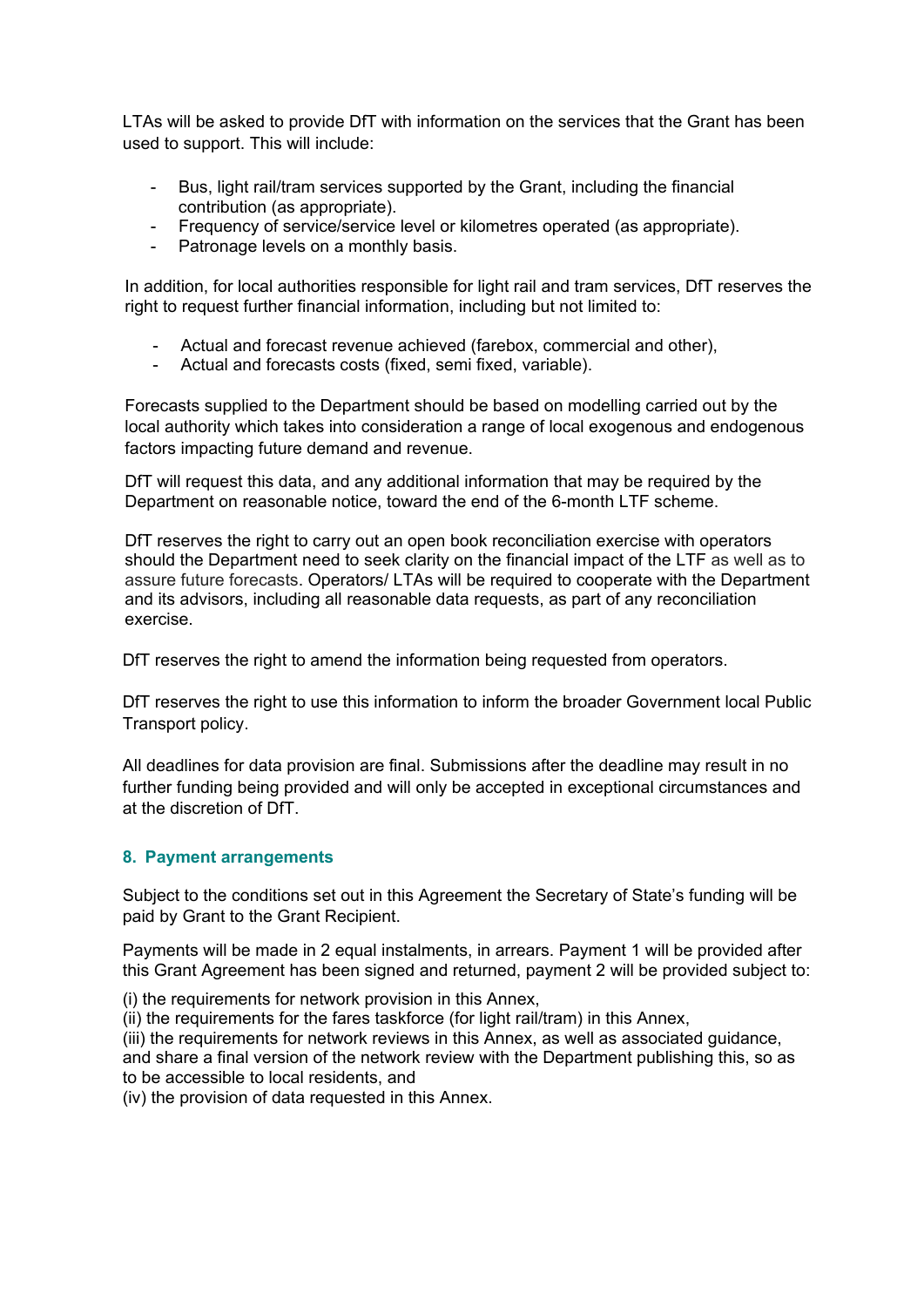The Grant Recipient/s are required to sign and return to the team leader of the Bus Recovery Division of the Department for Transport this Agreement.

If a Grant Recipient/s fails to comply with any of the conditions contained within this Agreement, the Minister of State may-

- a) reduce, suspend or withhold grant; or
- b) by notification in writing to the authority, require the repayment of the whole or any part of the grant.

### **9. Conflicts of interest and financial or other irregularities**

Officers, members, and employees of the Grant Recipient must be careful to avoid conflicts of interest. The Grant Recipient must set up formal procedures to require all such persons to declare any personal or financial interest in any matter concerning the Deliverables and to be excluded from any discussion or decision-making relating to the matter concerned.

If the Grant Recipient has any grounds for suspecting financial irregularity in the use of any Grant paid under this Agreement, they must notify the Secretary of State immediately, explain what steps are being taken to investigate the suspicion, and keep the Secretary of State informed about the progress of the investigation. For these purposes "financial irregularity" includes fraud or other impropriety, mismanagement, and the use of the Grant for purposes other than the purposes of the Deliverables.

### **10. VAT**

The Grant Recipient shall not charge the Secretary of State VAT in respect of any expenditure made to deliver the Deliverables as grants are outside the scope of VAT.

### **11. Escalation of disputes**

In the event of a dispute about the Grant or the payment of the Grant, the matter will be referred to the Department's Deputy Director, Bus Recovery and the Grant Recipient's Chief Financial Officer who will work together to resolve the dispute.

### **12. Invoicing**

Appropriate independent evidence, as reasonably specified by the Secretary of State of the delivery of the Deliverables is required to support any Grant claimed via the invoicing process for the associated Deliverable. Invoicing will take place following completion of the Deliverables.

Appropriate independent evidence as reasonably specified by the Secretary of State will be sent with the invoice requesting payment linked to those Deliverables.

### **13. Compliance**

The Grant Recipient will comply with all applicable procurement laws when procuring goods and services in connection with the grant and the Department shall not be liable for the [LTA name]'s failure to comply with its obligations under any applicable procurement laws.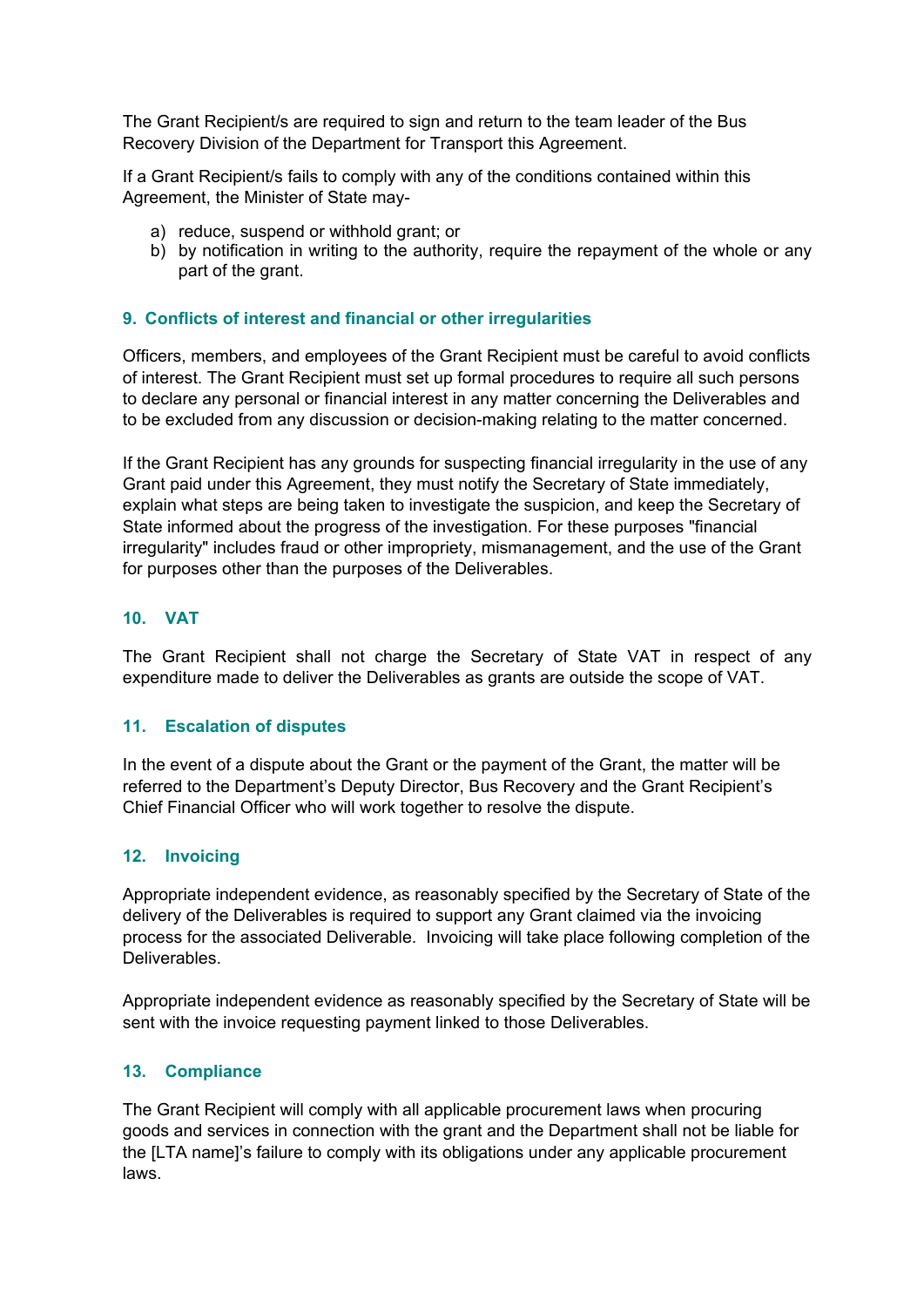The Grant Recipient will ensure that its use of the funding complies with State Aid laws, the UK's international obligations in relation to subsidy control and any UK subsidy control legislation.

The Grant Recipient will maintain appropriate records of compliance with the relevant subsidy control regime and will take all reasonable steps to assist the Department to comply with the same and respond to any proceedings or investigation(s) into the use of the funding by any relevant court or tribunal of relevant jurisdiction or regulatory body.

The Grant Recipient acknowledges and represents that the funding is being awarded on the basis that the use of the grant will not affect trade in goods and electricity between Northern Ireland and the European Union and shall ensure that the funding is not used in way that affects any such trade.

The Secretary of State may require repayment of any of the grant already paid, together with interest from the date of payment, if the Secretary of State is required to do so as a result of a decision of the European Commission or the Court of Justice of the European Union by reason of a breach of State Aid Law through its application under Article 10 of the Northern Ireland Protocol and/or a decision of a court, tribunal or independent body or authority of competent jurisdiction by reason of breach of the UK's obligations under the Trade and Co-operation Agreement or the terms of any UK subsidy control legislation.

The Grant Recipient will ensure they comply with the 2010 Equality Act and the Public Sector Equality Duty. This includes considering impacts of the project on protected characteristic groups in the monitoring and evaluation stage.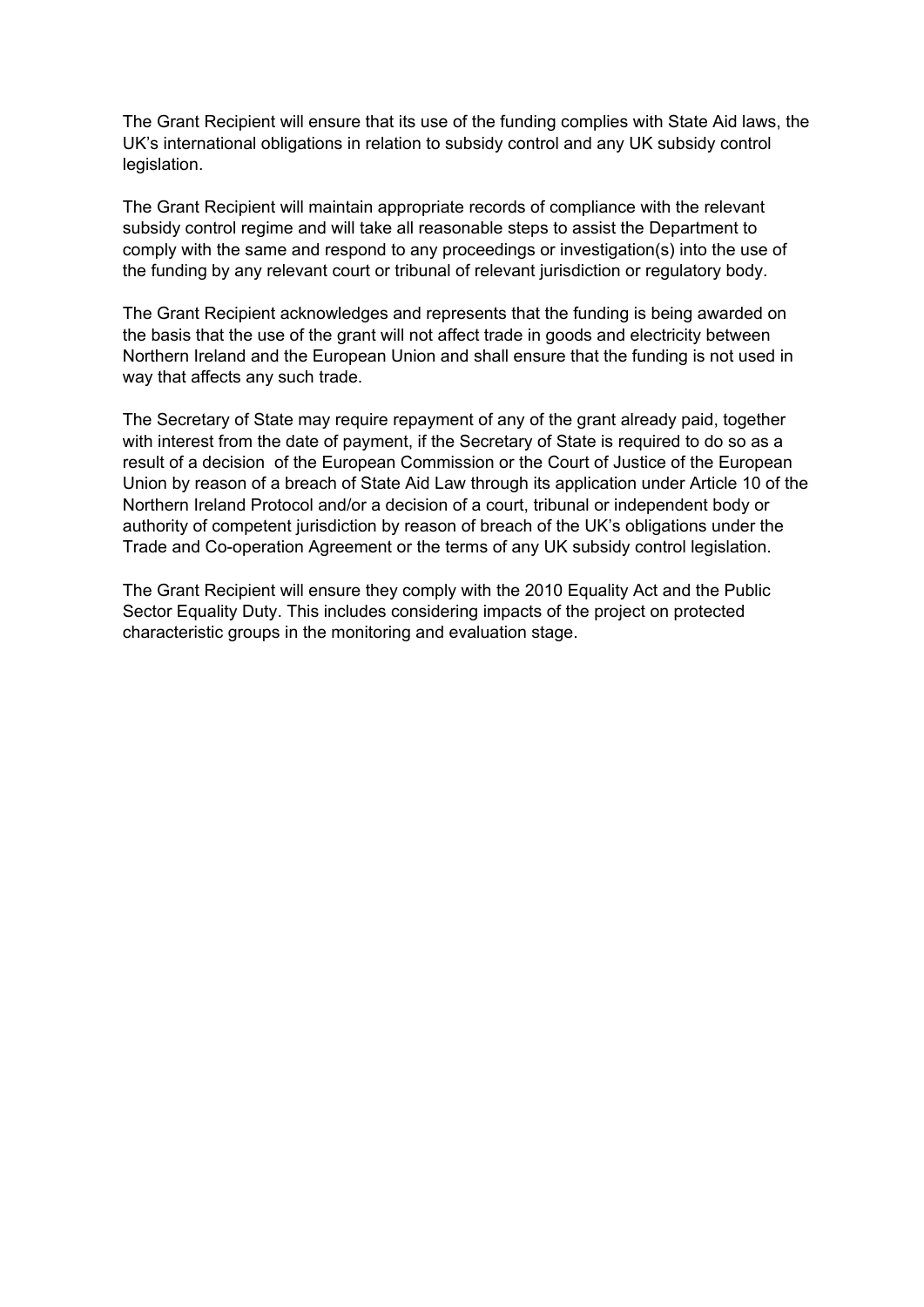# **Annex B - Payment Breakdown**

The Department will pay 50% of an LTAs LTF allocation at the beginning of the scheme following the return of a signed Grant Agreement.

LTAs will be eligible for the remaining 50% of their LTF allocation at the end of the scheme, provided LTAs meet the conditions listed in paragraph 8 of Annex A. Table ii) shows an indicative payment schedule for LTF.

Your allocation can be found in Table i). Please note that, if relevant, allocations are inclusive of Light rail funding. For ease, Light rail allocations have been separated out in the final column. The Department reserves the right to amend this allocation in the event a Grant Recipient or Service Provider fully suspends or significantly reduces their light rail, tram or bus service before the beginning of the LTF start date or at any time within the period of funding.

DfT has opted not to ringfence money between transport modes, giving LTAs autonomy to decide how best to spend this funding across their transport system. The total allocation has been based on a calculation taking into consideration the following factors:

- the application of inflationary increases to local transport systems due to emerging cost pressures,
- estimated passenger demand recovery on local transport systems, and
- local transport funding allocations under LTA BRG and LRTRG
- size of the supported bus network in the LTA area

### Table i)

| <b>LOCAL TRANSPORT</b><br><b>AUTHORITY</b> | <b>TOTAL LTF</b><br><b>ALLOCATION</b> | <b>LIGHT RAIL ALLOCATION If</b><br>relevant (INCLUDED IN LTF<br>ALLOCATION) |
|--------------------------------------------|---------------------------------------|-----------------------------------------------------------------------------|
| North Yorkshire County<br><b>Council</b>   | £694,570                              |                                                                             |

Table ii) Indicative payment schedule

| <b>LOCAL TRANSPORT</b><br><b>AUTHORITY</b> | <b>First instalment May Second instalment</b><br>2022 |          |
|--------------------------------------------|-------------------------------------------------------|----------|
| North Yorkshire County<br>Council          | £347,285                                              | £347,285 |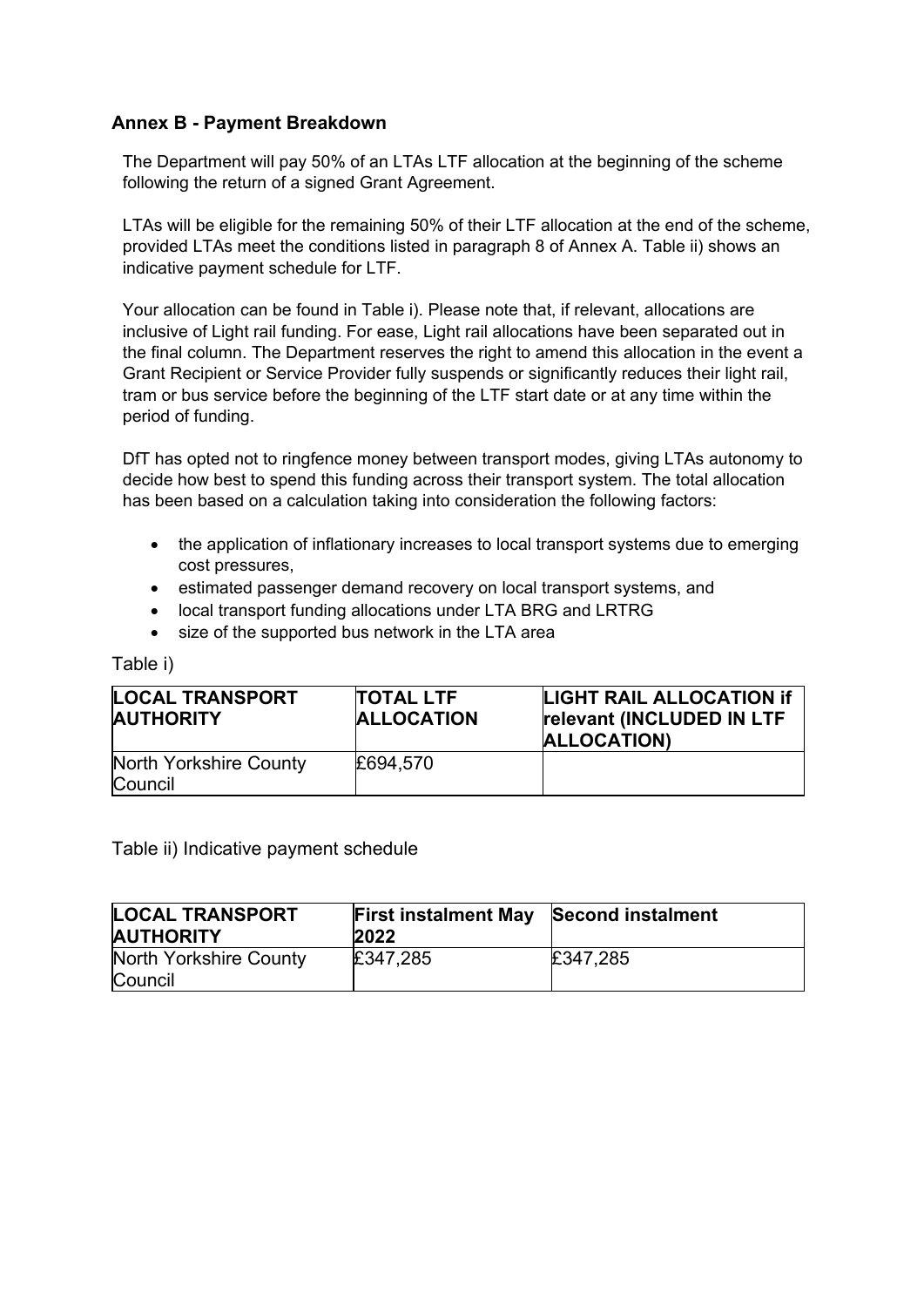**Initial equality impact assessment screening form**

**This form records an equality screening process to determine the relevance of equality to a proposal, and a decision whether or not a full EIA would be appropriate or proportionate.** 

| <b>Directorate</b>                                                                                                                                                              | <b>Business and Environmental Services</b>    |                                    |                 |  |  |
|---------------------------------------------------------------------------------------------------------------------------------------------------------------------------------|-----------------------------------------------|------------------------------------|-----------------|--|--|
| Service area                                                                                                                                                                    | <b>Integrated Passenger Transport</b>         |                                    |                 |  |  |
| <b>Proposal being screened</b>                                                                                                                                                  | Department for Transport Local Transport Fund |                                    |                 |  |  |
| Officer(s) carrying out screening                                                                                                                                               | <b>Catherine Price</b>                        |                                    |                 |  |  |
| What are you proposing to do?                                                                                                                                                   | To agree the submission of the declaration of |                                    |                 |  |  |
|                                                                                                                                                                                 | acceptance of LTF                             |                                    |                 |  |  |
| Why are you proposing this? What<br>Secure bus related funding.<br>are the desired outcomes?                                                                                    |                                               |                                    |                 |  |  |
| Does the proposal involve a                                                                                                                                                     | <b>No</b>                                     |                                    |                 |  |  |
| significant commitment or removal                                                                                                                                               |                                               |                                    |                 |  |  |
| of resources? Please give details.                                                                                                                                              |                                               |                                    |                 |  |  |
| Impact on people with any of the following protected characteristics as defined by                                                                                              |                                               |                                    |                 |  |  |
| the Equality Act 2010, or NYCC's additional agreed characteristics                                                                                                              |                                               |                                    |                 |  |  |
| As part of this assessment, please consider the following questions:                                                                                                            |                                               |                                    |                 |  |  |
| To what extent is this service used by particular groups of people with protected<br>$\bullet$<br>characteristics?                                                              |                                               |                                    |                 |  |  |
| Does the proposal relate to functions that previous consultation has identified as<br>$\bullet$                                                                                 |                                               |                                    |                 |  |  |
| important?                                                                                                                                                                      |                                               |                                    |                 |  |  |
| Do different groups have different needs or experiences in the area the proposal<br>$\bullet$                                                                                   |                                               |                                    |                 |  |  |
| relates to?                                                                                                                                                                     |                                               |                                    |                 |  |  |
| If for any characteristic it is considered that there is likely to be an adverse impact<br>or you have ticked 'Don't know/no info available', then a full EIA should be carried |                                               |                                    |                 |  |  |
| out where this is proportionate. You are advised to speak to your <b>Equality rep</b> for<br>advice if you are in any doubt.<br><b>Protected characteristic</b>                 |                                               | Potential for adverse              | Don't           |  |  |
|                                                                                                                                                                                 | impact<br><b>Yes</b>                          | <b>No</b>                          | know/No<br>info |  |  |
|                                                                                                                                                                                 |                                               |                                    | available       |  |  |
| Age                                                                                                                                                                             |                                               | X                                  |                 |  |  |
| <b>Disability</b>                                                                                                                                                               |                                               | x                                  |                 |  |  |
| Sex                                                                                                                                                                             |                                               | x                                  |                 |  |  |
| Race                                                                                                                                                                            |                                               | x                                  |                 |  |  |
| Sexual orientation                                                                                                                                                              |                                               | х                                  |                 |  |  |
| Gender reassignment                                                                                                                                                             |                                               | X                                  |                 |  |  |
| Religion or belief                                                                                                                                                              |                                               | x                                  |                 |  |  |
| Pregnancy or maternity                                                                                                                                                          |                                               | X                                  |                 |  |  |
| Marriage or civil partnership                                                                                                                                                   |                                               | x                                  |                 |  |  |
| <b>NYCC additional characteristics</b>                                                                                                                                          |                                               |                                    |                 |  |  |
| People in rural areas                                                                                                                                                           |                                               | x                                  |                 |  |  |
| People on a low income                                                                                                                                                          |                                               | x                                  |                 |  |  |
| Carer (unpaid family or friend)                                                                                                                                                 |                                               | X                                  |                 |  |  |
| Does the proposal relate to an area where                                                                                                                                       |                                               | Yes the proposals relate to public |                 |  |  |
| there are known inequalities/probable                                                                                                                                           | transport.                                    |                                    |                 |  |  |
| impacts (e.g. disabled people's access to<br>public transport)? Please give details.                                                                                            |                                               |                                    |                 |  |  |

NYCC – 13 May 2022 – Leader of the County Council Department for Transport Local Transport Fund Grant Acceptance/4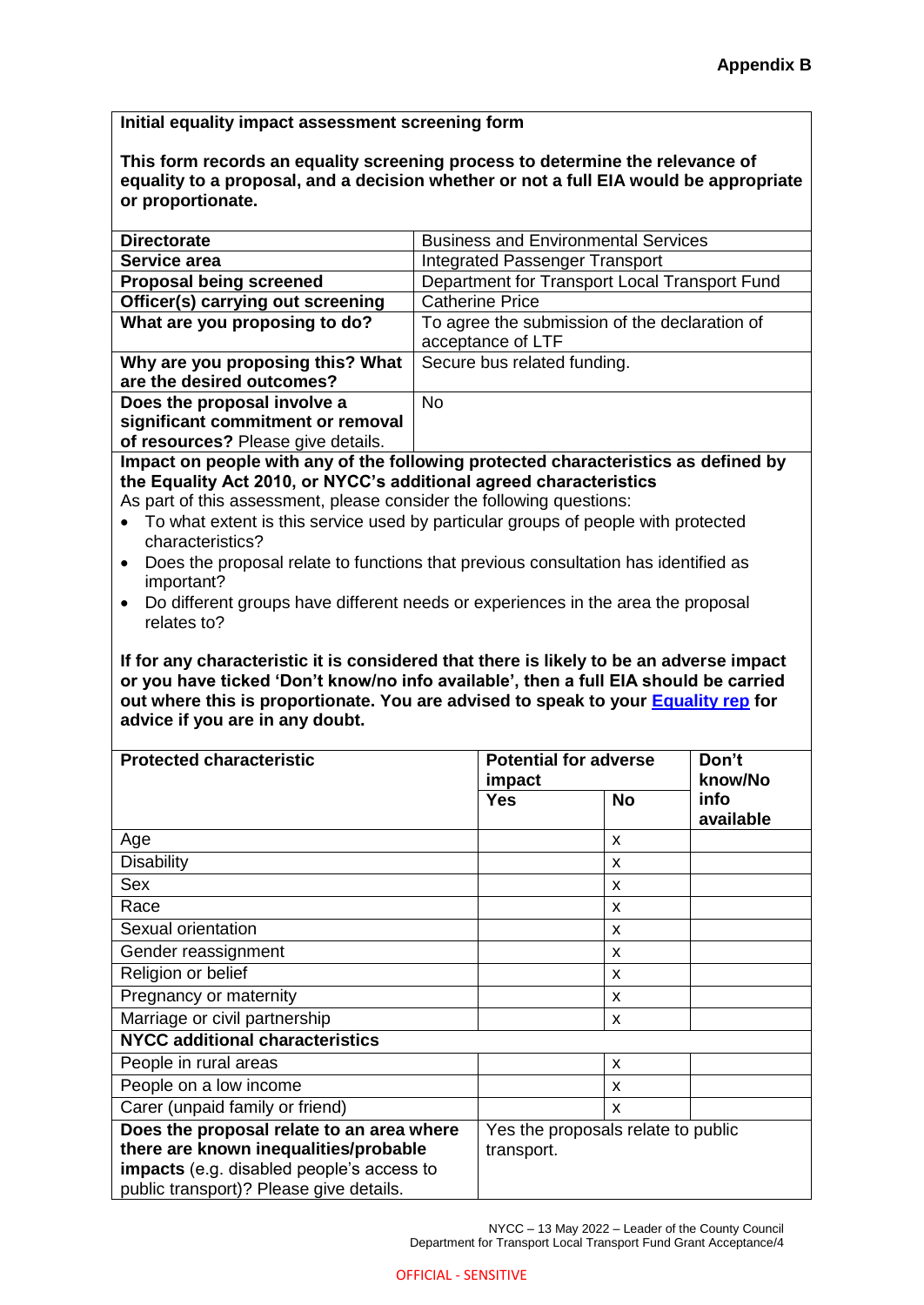| Will the proposal have a significant effect<br>on how other organisations operate? (e.g.<br>partners, funding criteria, etc.). Do any of<br>these organisations support people with<br>protected characteristics? Please explain<br>why you have reached this conclusion. | <b>No</b>                                                                                                                                                                                                                                                                                                                                                                                                                                                                                         |   |              |  |
|---------------------------------------------------------------------------------------------------------------------------------------------------------------------------------------------------------------------------------------------------------------------------|---------------------------------------------------------------------------------------------------------------------------------------------------------------------------------------------------------------------------------------------------------------------------------------------------------------------------------------------------------------------------------------------------------------------------------------------------------------------------------------------------|---|--------------|--|
| Decision (Please tick one option)                                                                                                                                                                                                                                         | EIA not                                                                                                                                                                                                                                                                                                                                                                                                                                                                                           | X | Continue     |  |
|                                                                                                                                                                                                                                                                           | relevant or                                                                                                                                                                                                                                                                                                                                                                                                                                                                                       |   | to full EIA: |  |
|                                                                                                                                                                                                                                                                           | proportionate:                                                                                                                                                                                                                                                                                                                                                                                                                                                                                    |   |              |  |
| <b>Reason for decision</b>                                                                                                                                                                                                                                                | Yes the submission of the Declaration of<br>acceptance of LTF will enable the release<br>of £694,570 bus recovery funding to the<br>council. This in turn will enable financial<br>support to the public transport, crucial in<br>maintaining the bus service levels needed<br>to help key workers get to work and<br>allowing the public to access essential<br>services. Maintaining bus service levels<br>will avoid any adverse impact to groups of<br>people with protected characteristics. |   |              |  |
| Signed (Assistant Director or equivalent)                                                                                                                                                                                                                                 | Michael Leah                                                                                                                                                                                                                                                                                                                                                                                                                                                                                      |   |              |  |
| <b>Date</b>                                                                                                                                                                                                                                                               |                                                                                                                                                                                                                                                                                                                                                                                                                                                                                                   |   |              |  |
|                                                                                                                                                                                                                                                                           | 10/05/2021                                                                                                                                                                                                                                                                                                                                                                                                                                                                                        |   |              |  |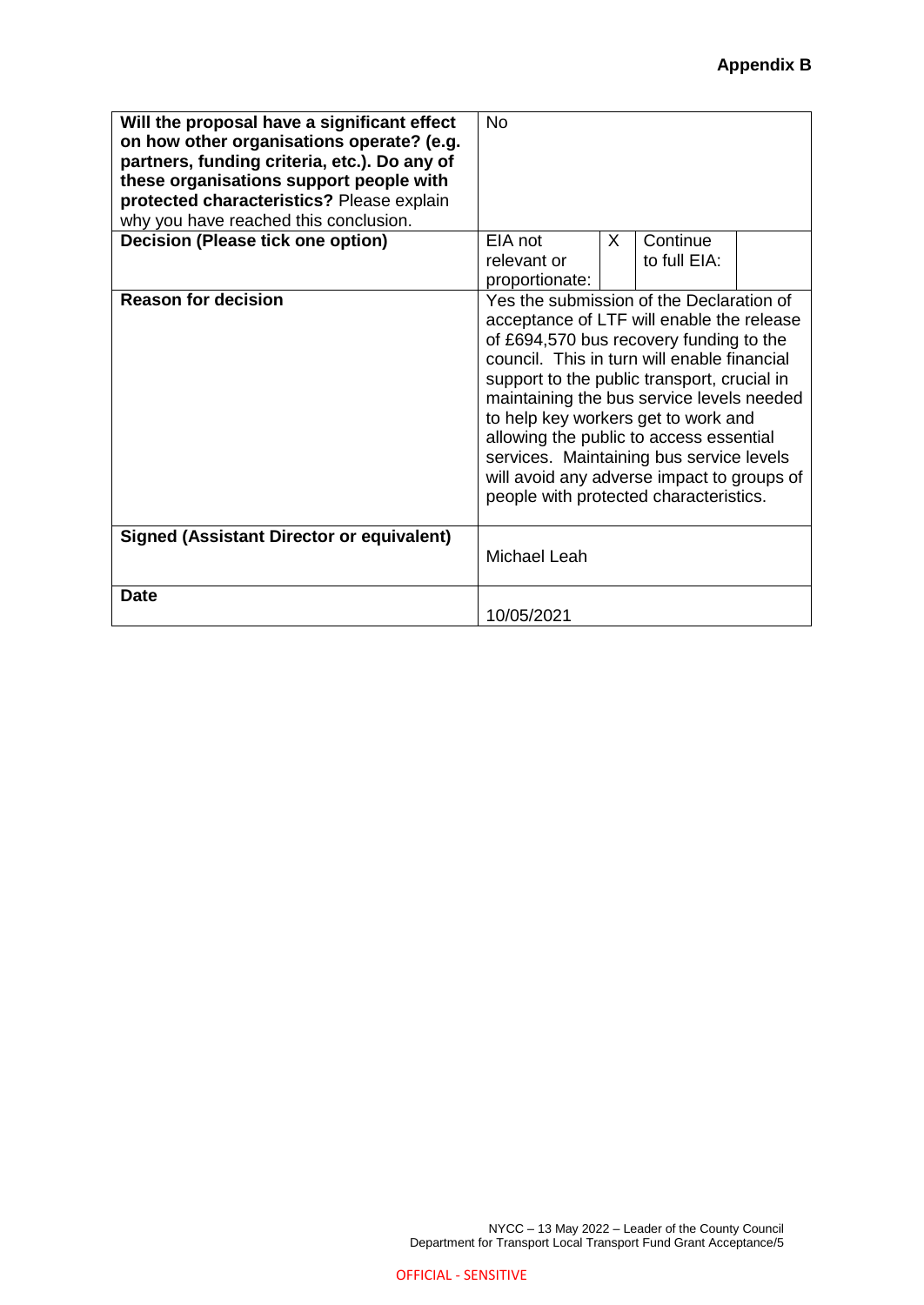#### **Appendix C**



#### **Climate change impact assessment**

The purpose of this assessment is to help us understand the likely impacts of our decisions on the environment of North Yorkshire and on our aspiration to achieve net carbon neutrality by 2030, or as close to that date as possible. The intention is to mitigate negative effects and identify projects which will have positive effects.

This document should be completed in consultation with the supporting guidance. The final document will be published as part of the decision making process and should be written in Plain English.

If you have any additional queries which are not covered by the guidance please email climatechange@northyorks.gov.uk

**Please note: You may not need to undertake this assessment if your proposal will be subject to any of the following:**  Planning Permission Environmental Impact Assessment Strategic Environmental Assessment However, you will still need to summarise your findings in in the summary section of the form below. Please contact [climatechange@northyorks.gov.uk](mailto:climatechange@northyorks.gov.uk) for advice.

| Title of proposal                           | Department for Transport Local Transport Fund Grant Funding         |
|---------------------------------------------|---------------------------------------------------------------------|
| <b>Brief description of proposal</b>        | To agree the submission of the acceptance of the Bus Recovery Grant |
| <b>Directorate</b>                          | <b>Business and Environmental Services</b>                          |
| Service area                                | Integrated Passenger Transport                                      |
| <b>Lead officer</b>                         | <b>Catherine Price</b>                                              |
| Names and roles of other people involved in | None                                                                |
| carrying out the impact assessment          |                                                                     |
| Date impact assessment started              | May 2022                                                            |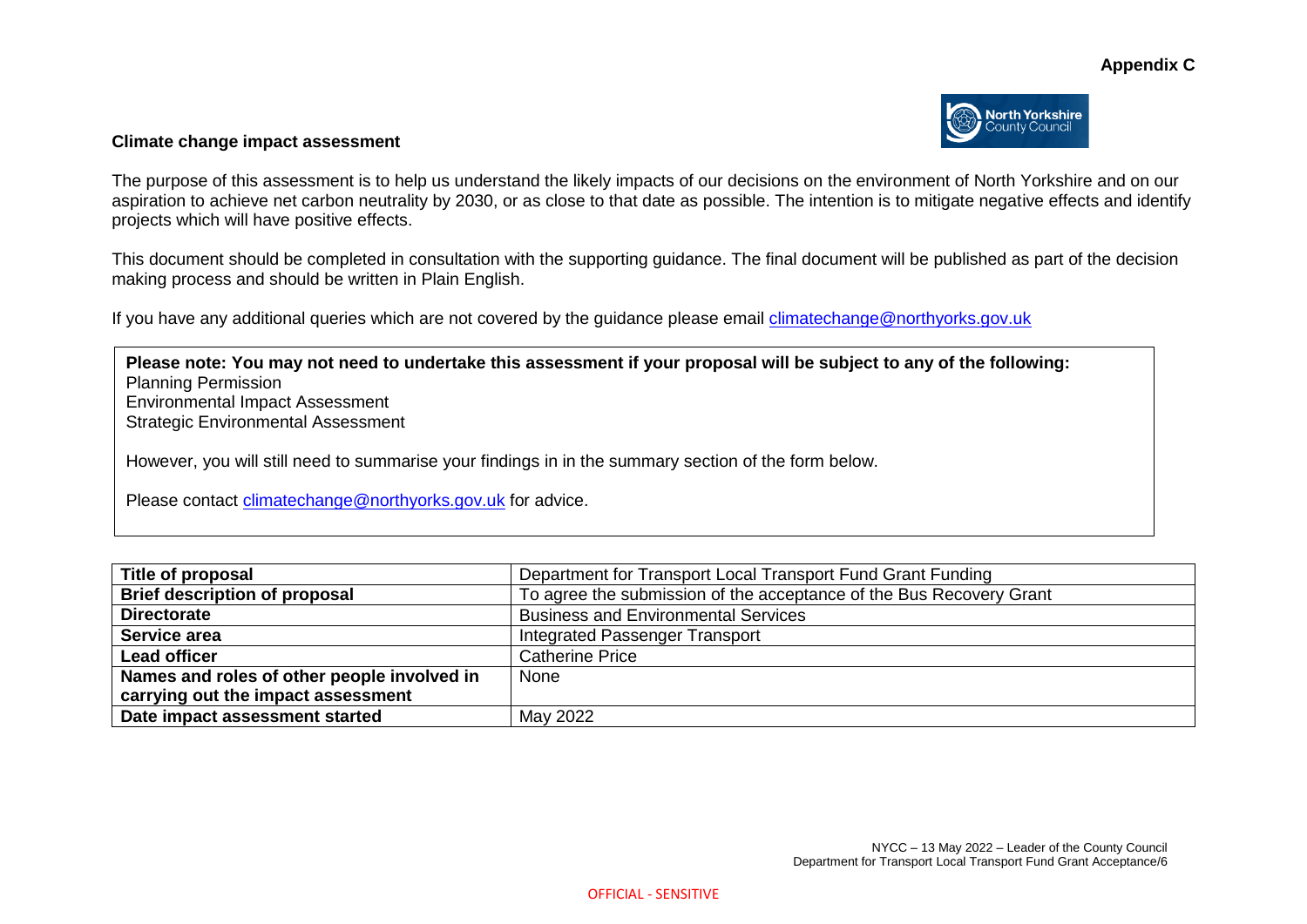#### **Options appraisal**

Were any other options considered in trying to achieve the aim of this project? If so, please give brief details and explain why alternative options were not progressed.

The other option consider is not to submit the acceptance declaration. However the council would not receive the grant funding available which in turn would have adverse impacts in maintaining the bus service levels needed to help key workers get to work and allowing the public to access essential services.

# **What impact will this proposal have on council budgets? Will it be cost neutral, have increased cost or reduce costs?**

Please explain briefly why this will be the result, detailing estimated savings or costs where this is possible.

7.1 The Council will receive £694,570 to manage and allocate within the guidelines of the Memorandum of Understanding.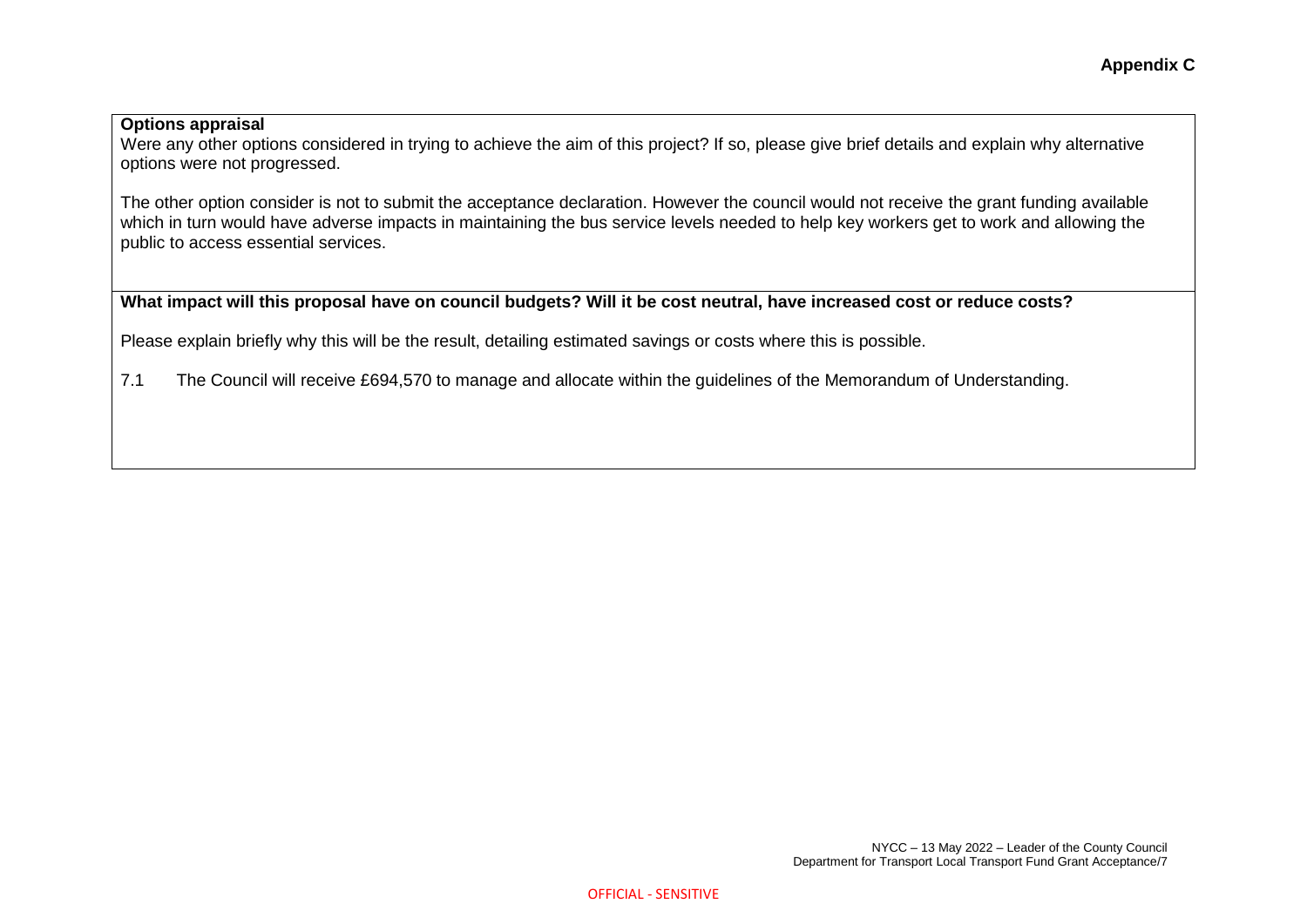| How will this proposal impact<br>lon the environment?<br>N.B. There may be short term<br>negative impact and longer<br>term positive impact. Please<br>include all potential impacts<br>over the lifetime of a project<br>and provide an explanation. |                                                     | Place a X in the box below where<br>impact<br>Positive | a X in the box below where<br>No impact<br>(Place a X i | box below where<br><b>Negative impact</b><br>(Place a X in the l<br>the<br>$\overline{8}$ | Explain why will it have this effect and<br>over what timescale?<br>Where possible/relevant please<br>include:<br>• Changes over and above business<br>as usual<br><b>Evidence or measurement of effect</b><br>Figures for CO <sub>2</sub> e<br><b>Links to relevant documents</b> | Explain how you<br>negative impacts. | Explain how you<br>plan to mitigate any plan to improve any<br>positive outcomes<br>as far as possible. |
|-------------------------------------------------------------------------------------------------------------------------------------------------------------------------------------------------------------------------------------------------------|-----------------------------------------------------|--------------------------------------------------------|---------------------------------------------------------|-------------------------------------------------------------------------------------------|------------------------------------------------------------------------------------------------------------------------------------------------------------------------------------------------------------------------------------------------------------------------------------|--------------------------------------|---------------------------------------------------------------------------------------------------------|
| <b>Minimise</b><br>greenhouse gas<br>emissions e.g.<br>reducing emissions                                                                                                                                                                             | <b>Emissions</b><br>from travel                     |                                                        | X                                                       |                                                                                           | Maintain bus service levels needed to<br>help key workers get to work and<br>allowing the public to access essential<br>services will result in no impact.                                                                                                                         |                                      |                                                                                                         |
| from travel.<br>increasing energy<br>efficiencies etc.                                                                                                                                                                                                | Emissions<br>from<br>construction                   |                                                        | $\sf X$                                                 |                                                                                           | No impact.                                                                                                                                                                                                                                                                         |                                      |                                                                                                         |
|                                                                                                                                                                                                                                                       | <b>Emissions</b><br>from<br>running of<br>buildings |                                                        | $\sf X$                                                 |                                                                                           | No impact.                                                                                                                                                                                                                                                                         |                                      |                                                                                                         |
|                                                                                                                                                                                                                                                       | <b>Other</b>                                        |                                                        | X                                                       |                                                                                           | No impact                                                                                                                                                                                                                                                                          |                                      |                                                                                                         |
| Minimise waste: Reduce, reuse,<br>recycle and compost e.g.<br>reducing use of single use plastic                                                                                                                                                      |                                                     |                                                        | X                                                       |                                                                                           | No impact.                                                                                                                                                                                                                                                                         |                                      |                                                                                                         |
| Reduce water consumption                                                                                                                                                                                                                              |                                                     |                                                        | X                                                       |                                                                                           | No impact                                                                                                                                                                                                                                                                          |                                      |                                                                                                         |
| Minimise pollution (including air,<br>land, water, light and noise)                                                                                                                                                                                   |                                                     |                                                        | X                                                       |                                                                                           | Maintain bus service levels needed to<br>help key workers get to work and<br>allowing the public to access essential<br>services will result in no impact.                                                                                                                         |                                      |                                                                                                         |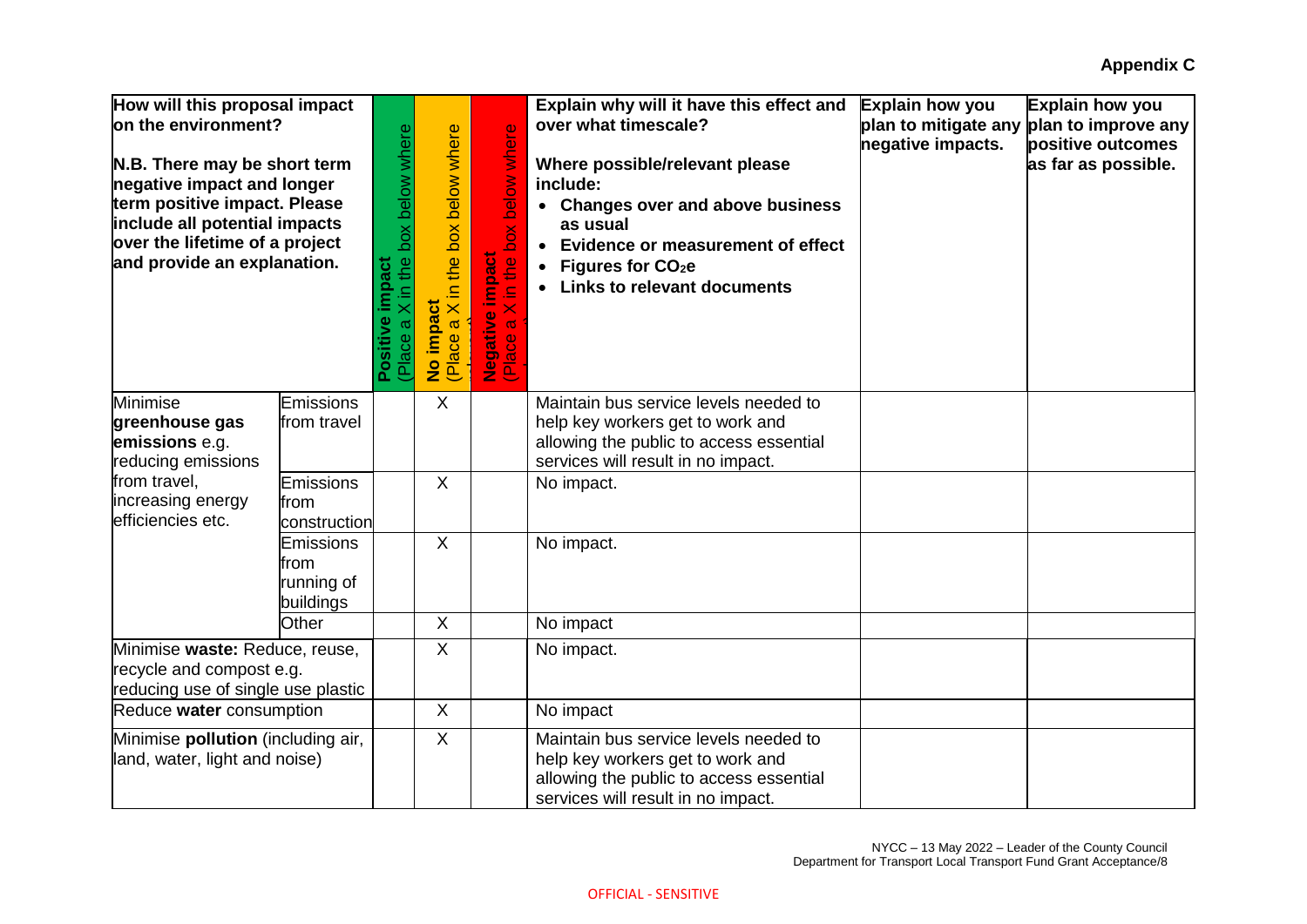| How will this proposal impact<br>lon the environment?<br>N.B. There may be short term<br>negative impact and longer<br>term positive impact. Please<br>include all potential impacts<br>over the lifetime of a project<br>and provide an explanation. | the box below where<br>impact<br>≘<br>Positive<br>(Place | X in the box below where<br>impact<br>$\omega$<br>lace<br>$\frac{9}{2}$<br>叵 | where<br>below<br>box<br><b>impact</b><br>$\bullet$<br>흑<br>Negative<br>(Place a X | Explain why will it have this effect and<br>over what timescale?<br>Where possible/relevant please<br>include:<br>• Changes over and above business<br>as usual<br>• Evidence or measurement of effect<br>• Figures for $CO2e$<br><b>Links to relevant documents</b> | Explain how you<br>negative impacts. | Explain how you<br>plan to mitigate any plan to improve any<br>positive outcomes<br>as far as possible. |
|-------------------------------------------------------------------------------------------------------------------------------------------------------------------------------------------------------------------------------------------------------|----------------------------------------------------------|------------------------------------------------------------------------------|------------------------------------------------------------------------------------|----------------------------------------------------------------------------------------------------------------------------------------------------------------------------------------------------------------------------------------------------------------------|--------------------------------------|---------------------------------------------------------------------------------------------------------|
| Ensure resilience to the effects<br>of climate change e.g. reducing<br>flood risk, mitigating effects of<br>drier, hotter summers                                                                                                                     |                                                          | X                                                                            |                                                                                    | No impact anticipated at this stage.                                                                                                                                                                                                                                 |                                      |                                                                                                         |
| Enhance conservation and<br>wildlife                                                                                                                                                                                                                  |                                                          | X                                                                            |                                                                                    | No impact anticipated at this stage.                                                                                                                                                                                                                                 |                                      |                                                                                                         |
| Safeguard the distinctive<br>characteristics, features and<br>special qualities of North<br>Yorkshire's landscape                                                                                                                                     |                                                          | X                                                                            |                                                                                    | No impact anticipated at this stage.                                                                                                                                                                                                                                 |                                      |                                                                                                         |
| Other (please state below)                                                                                                                                                                                                                            |                                                          | $\sf X$                                                                      |                                                                                    | No impact anticipated at this stage.                                                                                                                                                                                                                                 |                                      |                                                                                                         |